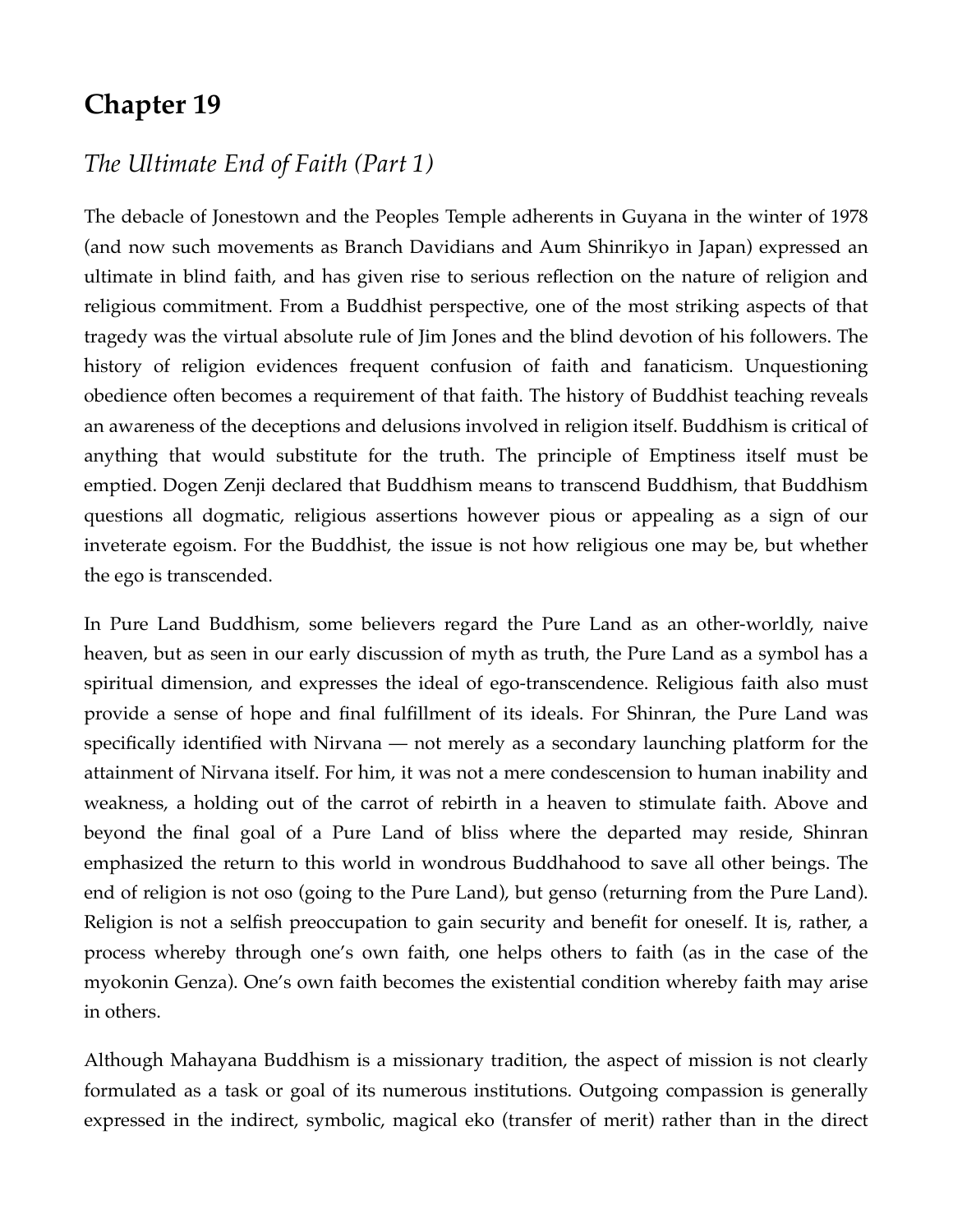organized activity which we identify generally as missionary activity. In modern times, prejudice against missions as performed by Christian sects reinforce this tendency of Buddhism to slough off its sense of mission. Such missions as Buddhism does carry out are more passive and permeative rather than active and direct. Since Buddhism generally became identified with the folk culture of the countries to which it spread, any impetus to mission was limited. Yet, in the contemporary era, the sense of mission needs to be developed in a more outgoing articulation of the ideals, values, and potential of Buddhism to deal with the problem of life. The issue in such a mission is not aggressiveness, but a reaching out to suffering beings in all areas of their need, a becoming part of the great compassion of the Vow.

In their sense of disseminating the teachings, Buddhist sutras usually involve a mission. The stories they tell present the core of Buddha's teachings to the world. The tradition derived from the three Pure Land sutras has been noted particularly for the aspect of hope which it offers to ordinary men and women through birth in the Pure Land as the basis for ultimate enlightenment. The presentation of the sutras certainly implies a mission to all beings.

Prior to Shinran, the Pure Land was regarded as a launching platform to enlightenment, though for the masses it was an end in itself to the sufferings in this world. When we come to Shinran, we can observe that for him, the Pure Land was Nirvana and was therefore not a launching platform or a secondary phase but the ultimate end of life. He depicted the birth in the Pure Land (oso) as the attainment of Buddhahood, and thus set the stage for a more penetrating understanding of this concept. Although this distinction was not new with him, Shinran emphasized that there were two aspects to Amida's transfer of merit on behalf of beings. There was the aspect of going to the Pure Land (oso) and the aspect of return (genso). It is this latter aspect that has central meaning for any discussion of the ultimate end of faith as understood in Shin Buddhist teachings, and as an illustration of how Shinran conceived of religion in a totally non-egoistic way.

Based on the Vows of Amida, Shinran declared that the goal of faith is the salvation not only of oneself, but of all beings. Popular Pure Land tradition has generally stressed the aspect of "going" since obviously the issue of mortality appears most immediate. However, in so doing, religion has been made an exercise in egoistic self-concern to assure one's salvation. In the consideration of Shinshu in the modern world, it may be possible to reinterpret the futuristic element in the principle of Return to a present reality in which our daily actions and lives as well as the efforts of others might be considered as Buddha in the world working for the salvation of all. Saichi was able to see this in terms of the Pure Land itself: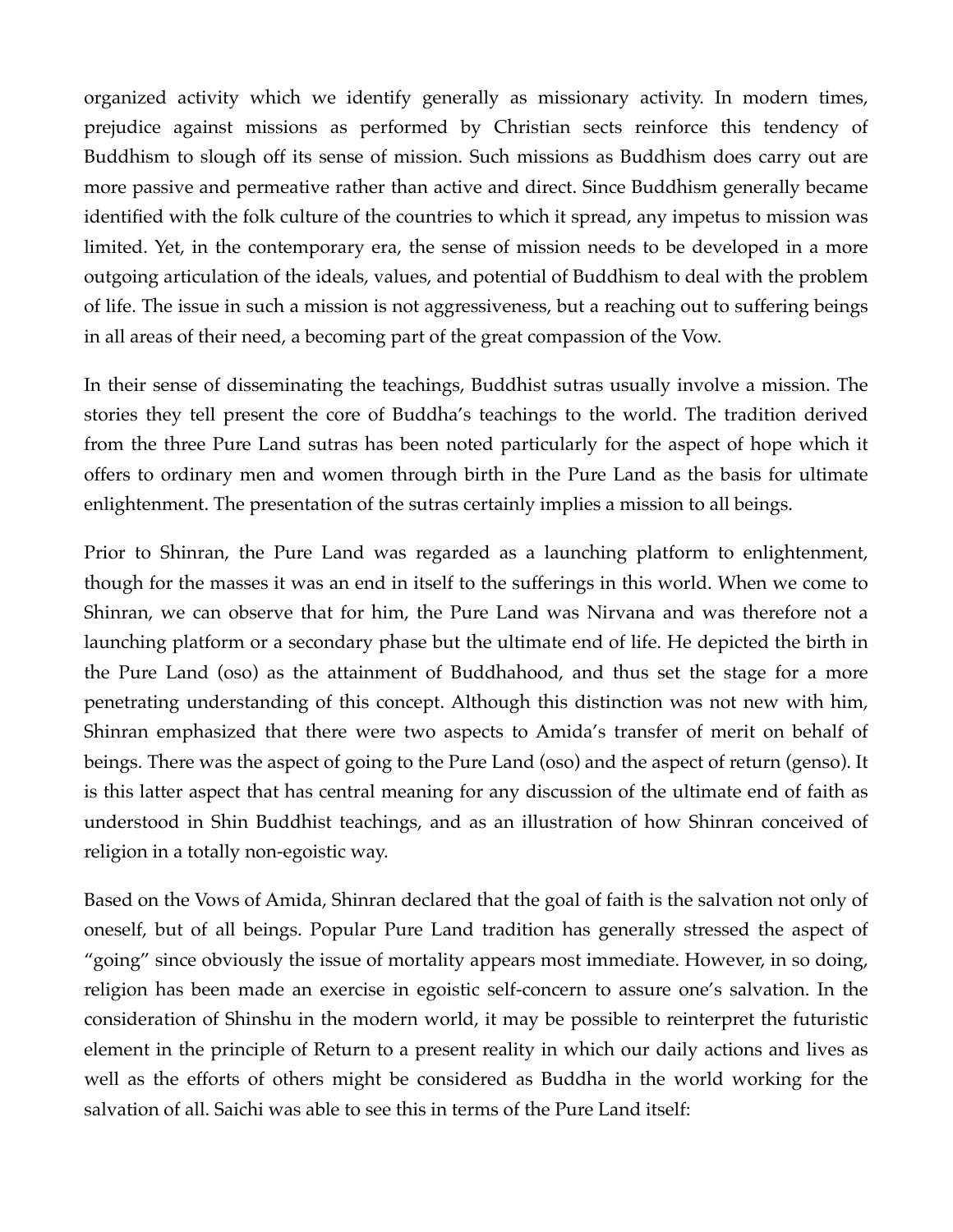"My joy is that while in this world of shaba I have been given the Pure Land – 'Namu-amida-butsu!'" [1] He also identifies himself and Tathagata: "O Saichi, who is Nyoraisan? He is no other than myself!" [2] Everything in the world is, for Saichi, the manifestation of Amida's compassion: "How grateful! When I think of it, all is by him (Amida's) grace. O Saichi what do you mean by it? Ah, yes, his grace is real fact. This Saichi was made by his grace; The dress I wear was made by his grace; The food I eat was made by his grace; The footgear I put on was made by his grace; Every other thing we have in this world was all made by his grace, Including the bowl and the chopsticks; Even this workshop where I work was made by his grace; There is really nothing that is not the 'Namu-amida-butsu!' How happy I am for all this! 'Namu-amida-butsu'" [3]

Just as ki and ho give ultimate meaning to the world in which we live, they — together with the principle of genso — establish an active side in Shin Buddhism, a mission for men and women of faith to fulfill and make real. The compassion of Amida expresses itself in many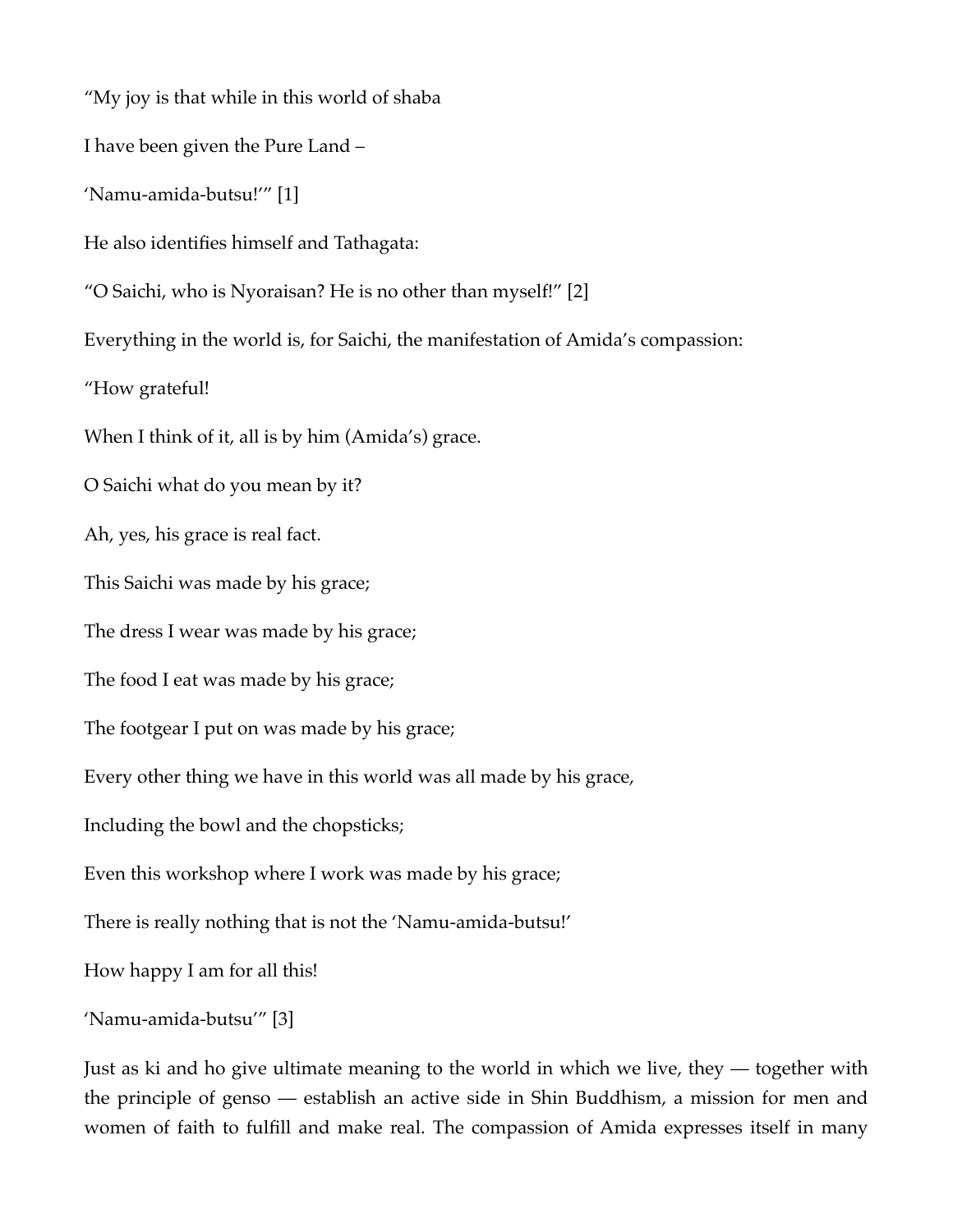unseen and hidden ways as the world itself, and to be an active part of that compassion in a spontaneous, non-ego-centered way is the ultimate end of faith in Shin Buddhism.

Undoubtedly, in the past, the social circumstances of history limited the active side of this perspective from expressing itself, but in the modern age, the fulfillment of meaning in human existence lies not in merely being recipients of meaning, but in becoming bearers of that meaning. Namu Amida Butsu is an existential response that can signify this active expression. The embodiment of ego-transcendence in those who experience the one thought-moment of settled faith can ameliorate and help change the suffering of a self-centered, ego-focused humanity.

Such an active expression of the ultimate end of faith involves two other aspects in Shinshu, in Buddhism of the Pure Land schools, and in Buddhism in general. One of these aspects is the limits of human compassion and the other is the relationship between filial piety and our role as human beings, both of which are deeply involved in any consideration of the ethical or social aspects of faith. These will be taken up in more detail in subsequent discussions.

Any such exploration of Shinran's thought and teachings inevitably leads to a consideration of the style of life and action which grows out of the internalization of that thought and those teachings. Every religious view implies some stance or approach to the problem of living and human relations, and this is true also of Shinshu.

The principles of "neither monk nor layman," of joy and gratitude, of Nembutsu as total existence, the examples of myokonin and the idea of genso (the return to this world as Buddha), embody the understanding that our very lives should manifest the reality of Buddha; compassion and wisdom. We are to give those qualities existential reality and not merely an abstract and idealistic verbalization. In fact, the principle of absolute Other-Power which distinguishes Shinran's religious view demands inquiry as to how Shinran's way of life, implied by his teachings, significantly differs from that of traditional Buddhism. Or, to put it in more experiential terms: How does one live egolessly in an egoistic world? How does one keep faith and life together? If there is only faith, there is formalism. If there is only action, there may be no depth. What is a non-moralistic ethic?

In his study "Shinran's Philosophy and Faith," Terada Yakichi indicates that it was Shinran's achievement to bring life and faith together in the history of Buddhism. That is, Shinran made Buddhism a part of daily life and in that way can be said to have originated laypeople's Buddhism. Terada notes that through its history, Buddhism was separated from ordinary life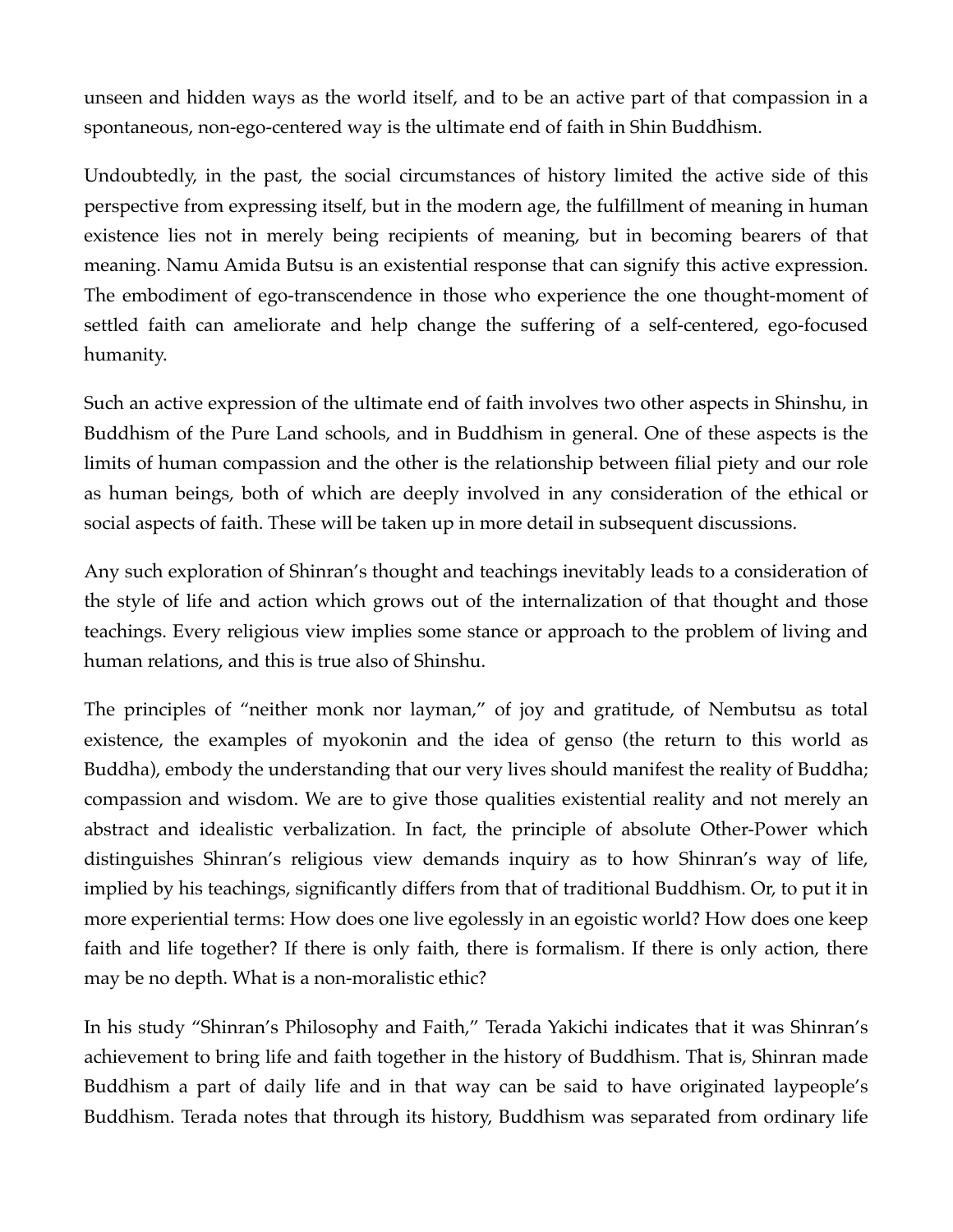through the establishment of monastic existence so that, in time, Buddhism became very difficult for laypeople to understand. As faith became separated from ordinary life, it also became more formalistic. Terada sees this process at work in the development of Hinayana which then stimulated the evolution of Mahayana.

In Mahayana, it was the rise of Pure Land which in its evolutionary turn once again tried to bring faith and life together. The igyodo (way of easy practice) was a problem revolving around monks and a way of a life of faith, a way which took a bold leap with Shinran when he made the evil person the true object of Amida's Vow and totally abolished the distinction of monk and layperson. Legitimation of marriage, and the eating of meat were two changes in lifestyle in Shinran's fellowships. There is no question that Shinran's interpretation of Buddhism opened the way to a new style of Buddhist life in his age — but what does it mean for now, for our own age, for we modern, alienated, absurd, and lonely men and women of this mappo era?

The ultimate test of any system of thought is its meaning in everyday life, its survival as idea translated into terms of ordinary experience. Societies through the ages have recognized dangers in free religious commitment and have made efforts to restrain or dilute any commitment which might expose the exploitation or oppression in a society. There have been numerous examples of this in the persecution of Socrates, Jesus, the prophets of Israel, Zoroaster, Honen, and his disciples including Shinran, and Nichiren. In diluting religion and blurring its critical focus, society encourages two approaches. First, religion focuses on thisworldly success defined in terms of the prevailing order. It promises physical and mental benefits from its practice. It highlights the immediate needs of individuals for health, wealth, and security which it grants at the expense of conformity to established social powers. Secondly, it focuses attention on the afterlife, making conformity to present social norms a means of securing a good destiny in that afterlife. For this reason, magical and other-worldly religions are often deficient in social criticism.

Society fears any religion that gives an individual an independent basis for moral judgment on affairs related to his life. We can trace such issues in American and Japanese societies. By reducing religion to a partial and pragmatic concern, its essential moral impact is blunted, and although societies have been interested in accomplishing this, they have not been without ethical orientation. In all types of religious traditions there can be distinguished two types of moral concern.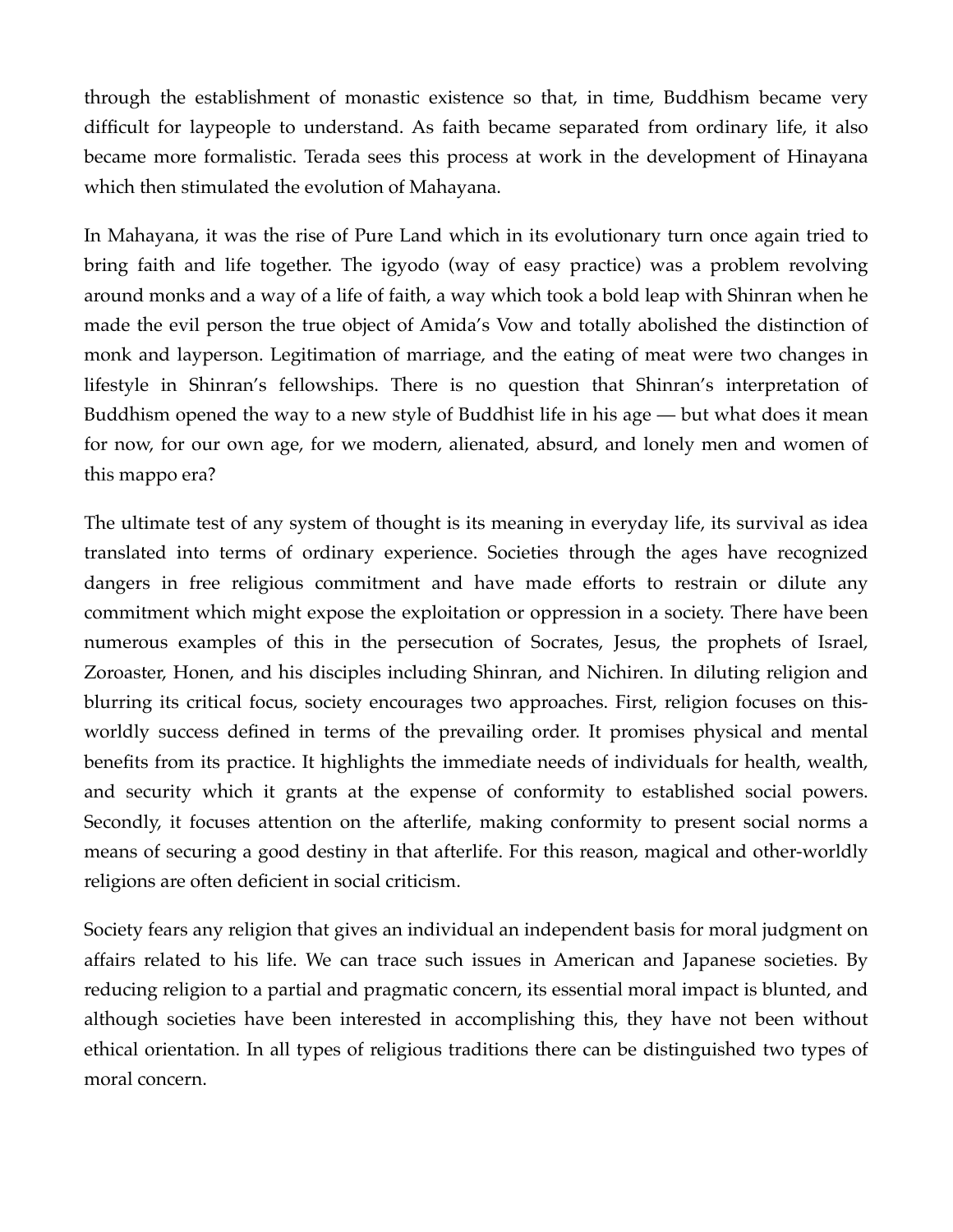First, there is the communal, socially-supported, prudential ethic. It usually takes the form of negative abstention — the things an individual is to avoid in order to not receive punishment or be exposed to shame and public censure. An ethic of this type aims at preserving the status quo and at avoidance of individual problems. It is a system-maintenance ethic and generally stresses how to get along within the system. The second ethical orientation is more positive and out-going. It faces problems created by the system by placing individual good before the good of the system. It is motivated by compassion, love, or justice, and seeks higher goals than mere social order. In our time, it has been seen in the call for justice versus law and order. If the first ethic is other-directed, this latter is inner-directed, being based on some type of universal philosophy. The first ethic stresses submission. The second stresses freedom. The first is reactive. The second is responsive-responsible.

It is clear from a survey of the basic concepts making up Shinran's thought that his religion falls in the latter category. It is transcendent religion, with its understanding of reality as only what can be spoken of between Buddhas. Its path of religious activity is based on working which is no working, a religion in which Amida Buddha has emerged from the formless, inconceivable Nature as the means to guide beings to salvation — a religion not of man's devising, but the result of the primordial aspiration in the heart of reality symbolized in the work of the Bodhisattva Dharmakara. It is a religion which illumines human existence, and with all its evils, embraces it totally. Faith is thus for these reasons indescribable, inconceivable, and profound.

Transcendent does not mean "escape from." It means "more than" and is the something more which provides the person with a true sense of meaning and value, which places into question every lesser loyalty, value, and obligation. The transcendent nature of Buddhism was indicated in ancient sutras which stipulated that monks do not revere kings, parents, or gods. For Shinran, this transcendence is mediated into history through faith in which — in one thoughtmoment — the person simultaneously perceives his or her own sinfulness and the embrace of Amida's compassion. Having experienced faith, one's ultimate destiny is assured and one can participate more determinedly in the world. Shinran stated, there is no good superior to the Nembutsu, and no evil that can obstruct it. His standard of judgment is raised on all claims including his own:

"I know, on the whole, neither good nor evil! For were I to know good so thoroughly that the Tathagata must regard it as good, then I should be sure to know what is good. And were I to know evil so thoroughly that the Tathagata must look on it as evil, then I should be certain to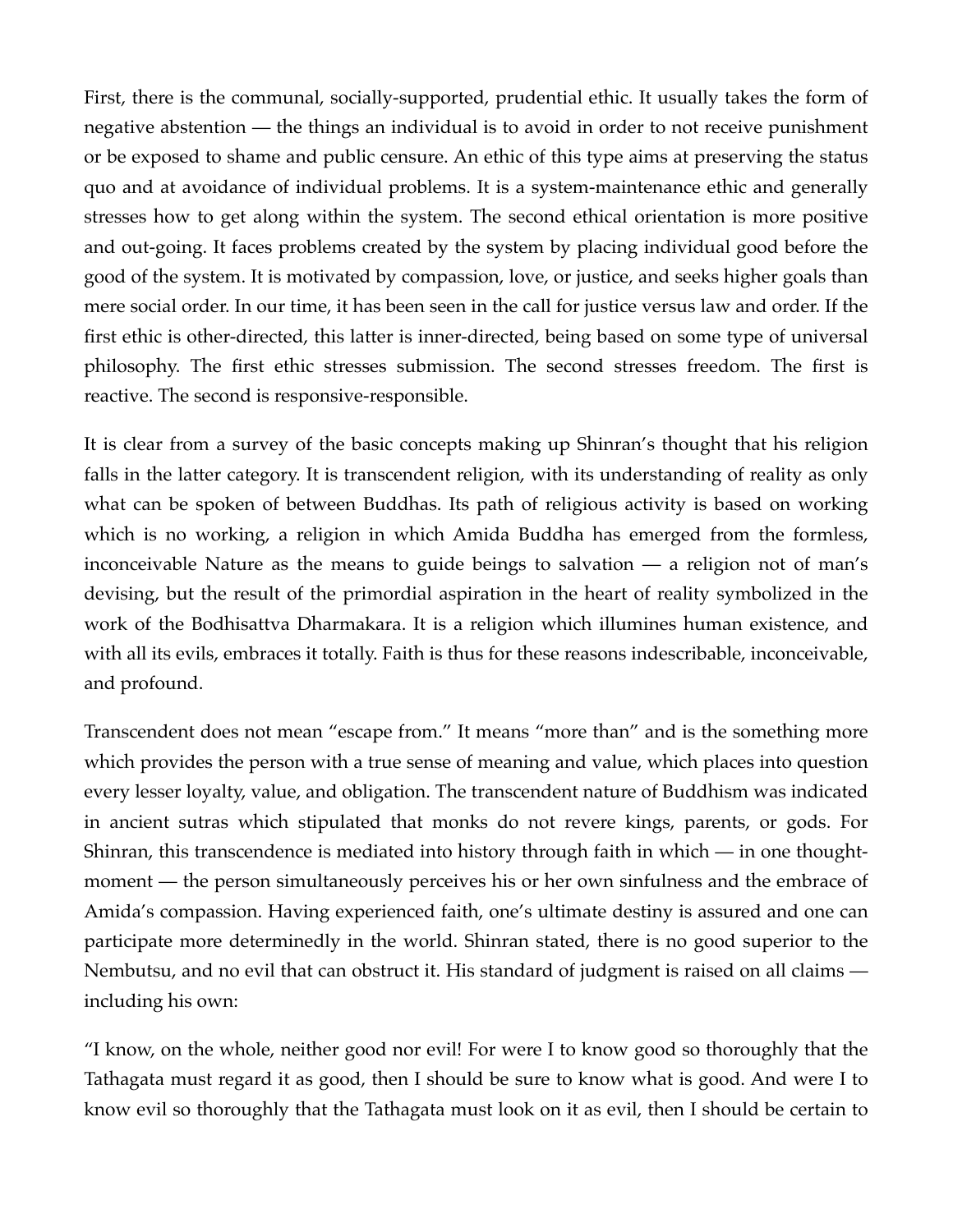know what is evil. With us, therefore, filled with sin and lust as we are in the transient world, unreliable and unsteady as a burning house, everything is sheer falsehood and nought is stable and sure." [4]

It is against this background that we should view Shinran's challenge to his age, and ours. He did not counsel us to accept complacently the conditions of the world. Without standing apart in arrogant self-righteousness, he challenged hypocrisy in all areas. Any attempt to assess the ethical orientation resulting from Shinran's philosophy of existence must taken into account the ethical norms imposed in his time on members of the society. These norms were considered valid because they were expressions of some objective moral order — such as the law of karma in traditional Buddhism or Heaven in Confucianism, in much the same fashion as, in western Christianity, the objective moral order was considered to be the expression of duty to God. In the Shinshu tradition, the distinction of religious existence and social life came to be formulated in the principle of Shinzokunitai, the two truths of Absolute and Conventional.

This distinction is derived from Nagarjuna in the early philosophical evolution of Mahayana. It was, however, given emphasis by Rennyo in the 15th century to deal with the activities of Shin believers in Japan and to avoid problems with the political authorities. In his letter of February 17, 1474, Rennyo advises his disciples who have heard the teachings and are confirmed in their faith that they should pursue their religious faith in their hearts and not act scandalously or contemptuously towards people of other schools. Wherever we may be, on the road or at home, says Rennyo, we should not praise such actions. With respect to the Shugo, the guards who act as police and the manorial lords who exact their tribute from the people, believers should not act rudely, claiming they have attained faith. Instead, they should all the more yield in lawsuits or disputes. Believers are urged not to neglect all the gods, Buddhas, and bodhisattvas because all are implied in the six characters: Namu-amida-butsu. In addition, they were urged to consider worldly benevolence and righteousness and fundamental. Observing the secular law externally, they should within their hearts and minds, cultivate the Other-power faith. So in Rennyo's "Goichidaikikigaki" we read:

"Law should be worn on the brow: the Buddhist teaching should be stored deep in one's inner heart. So said the Shonin. One should be straight and rigid in one's own ways of life  $(iingi).$ " [5]

As a result of this distinction, the absolute truth was the realm of religion, belief, and faith, while following the mores and demands of the secular society was the area of conventional truth. By this distinction, from the 15th century on, the full impact of the ethical implications of